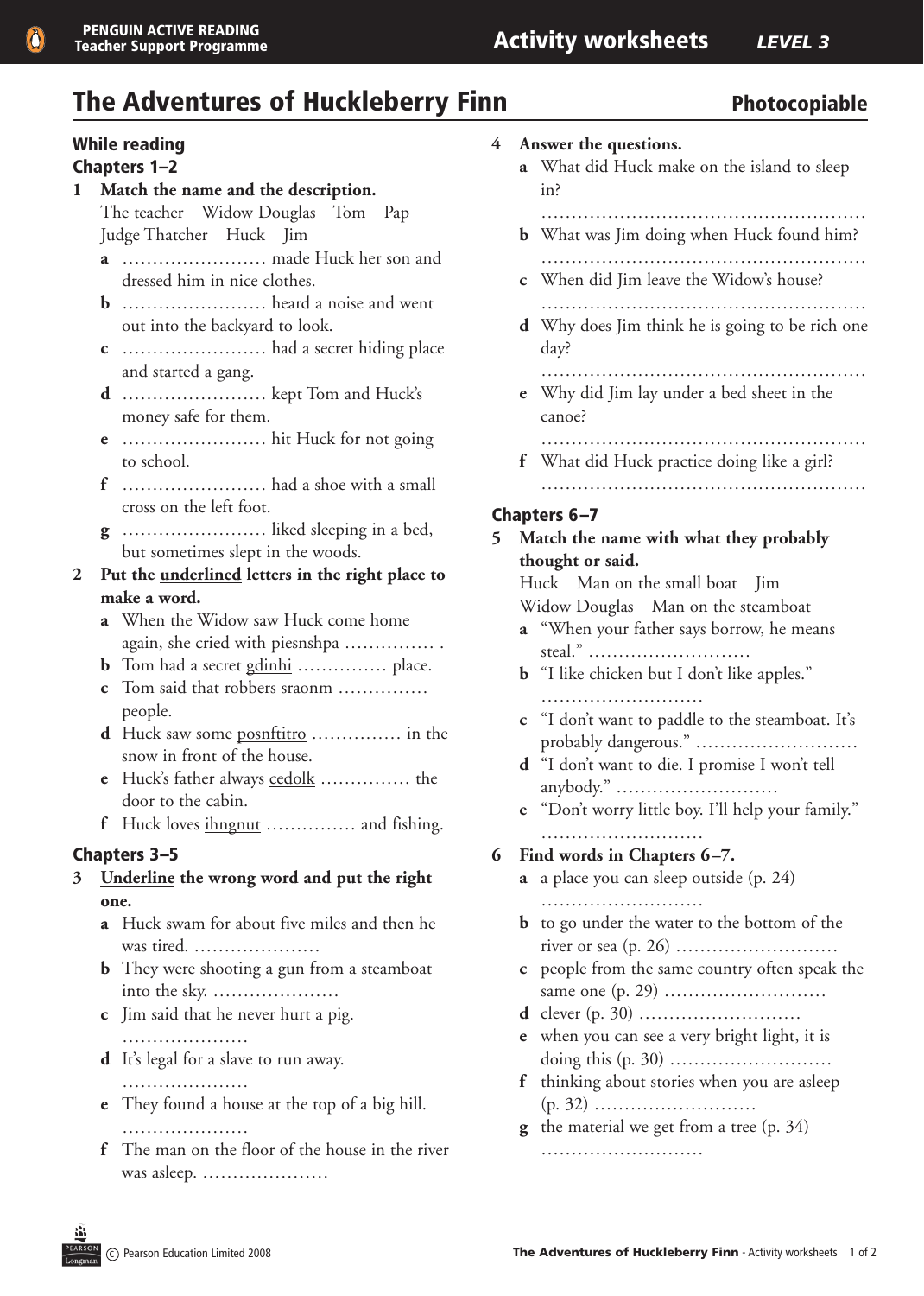# The Adventures of Huckleberry Finn The Adventures of Huckleberry Finn

#### Chapters 8–10

**7 Match words from Chapters 8–10 with their opposites.**

| wide       | well       |
|------------|------------|
| entrance   | loudly     |
| honest     | narrow     |
| sick       | upstairs   |
| dead       | exit       |
| carefully  | take       |
| bring      | dishonest  |
| downstairs | alive      |
| quietly    | carelessly |

#### **8 Finish the sentences.**

- **a** The king wanted Huck and Jim to go down on one knee and …………………………… .
- **b** The duke wrote "\$200 REWARD" on
- ……………………………………………………………… **c** The king put up a tent and inside the tent he …………………………………………….. .
- **d** On the third night of the play, everybody from the town was there and they had
- …………………………………………….. .  **e** The dead man's brother, William, couldn't …………………………………………….. .
- **f** The dead man's letter said there was …………………………………………….. .

#### Chapters 11–12

#### **9 Number the sentences to make a story.**

- **a**  $\Box$  Tom said he would get Jim some rats.
- **b**  $\Box$  Huck took Uncle Silas's wagon into town.
- $\mathbf{c}$   $\Box$  Huck and the duke went into town to find the king.
- $\mathbf{d}$   $\Box$  Huck couldn't find Jim.
- **e**  $\Box$  Tom and Huck dug a hole to help Jim escape.
- $\bf{f}$   $\Box$  Huck and Tom went to town and saw people driving the king and duke away.
- **g**  $\Box$  Tom Sawyer arrived at the Phelpses' farm.
- **h**  $\Box$  Huck met Aunt Sally and she gave him a kiss.

#### **10 Circle the extra word in the sentences.**

- **a**  The king and duke fought fighted all the time.
- **b** Huck said he hid hide in the woods because he was scared of Jim.
- **c**  Aunt Sally wanted to play make a trick on her husband.

| <b>d</b> Huck said he must to go to town to get his |  |  |  |  |  |
|-----------------------------------------------------|--|--|--|--|--|
| bags.                                               |  |  |  |  |  |

- **e** Tom pushed Aunt Sally away along when she tried to kiss him.
- **f** The king and duke were of in trouble.
- **g** Tom thinks that escape escaping takes a long time.
- **h** Tom agreed that it was difficult to run running with no feet.

#### Chapters 13–14

#### **11 Write questions for the answers.**

**a** could / Aunt Sally? ……………………………………………… Uncle Silas's shirt. **b** kind / walls / prisons? ……………………………………………… Stone ones. **c** Tom and Huck / letter? ……………………………………………… To tell people that something was going to happen.  **d** Huck / butter? ……………………………………………… Under his hat. **e** Tom / shot? ……………………………………………… In the leg. **f** Widow / before / died? ……………………………………………… She made Jim a free man.  **g** Tom / Jim / \$40? ……………………………………………… Because he was a good prisoner. **12** Are these sentences right  $(\checkmark)$  or wrong  $(\checkmark)$ ? **a** Tom wanted to find a big rock so that  $\Box$  Jim could sit on it. **b** Tom and Huck wrote a letter saying that some robbers wanted to steal Jim from the farm.  $\Box$  **c** Aunt Sally thought it was funny when she saw the butter running down Huck's head. **d** Tom's jacket caught on a tree and made a  $\log$  lot of noise. **e** Tom was very unhappy because he was shot in the leg.  $\Box$ **f** The doctor told the men that Jim was a good man.  $\Box$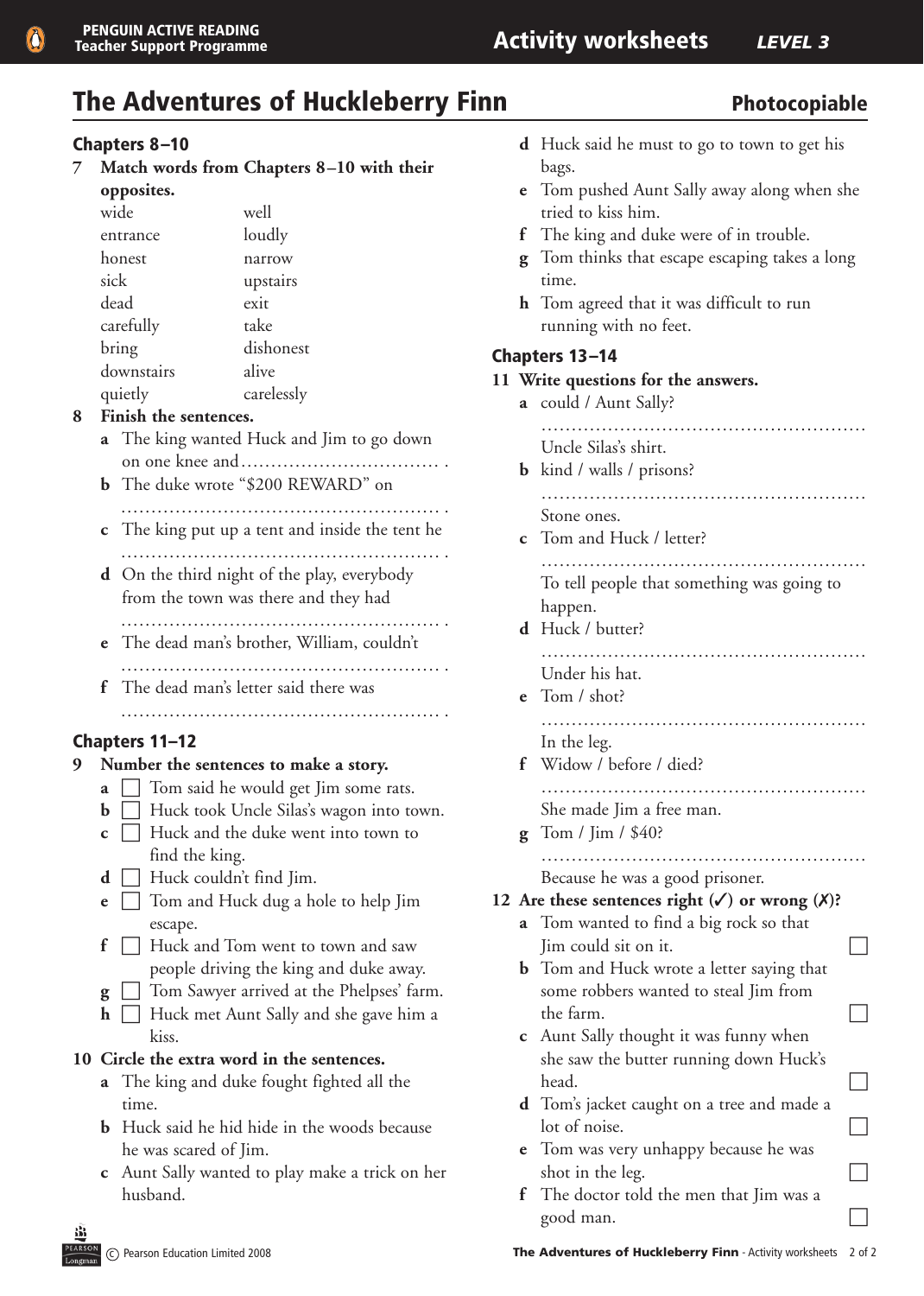Q

# The Adventures of Huckleberry Finn Photocopiable

| $\mathbf{1}$ |             | Are these sentences right $(\checkmark)$ or wrong $(\checkmark)$ ? |  |
|--------------|-------------|--------------------------------------------------------------------|--|
|              | a           | Jim loved to write stories and people loved to                     |  |
|              |             | read them.                                                         |  |
|              | b           | Huck's father couldn't read and write and he                       |  |
|              |             | wasn't very nice to Huck.                                          |  |
|              | С           | Jim thought that Huck was dead when he ran                         |  |
|              |             | away.                                                              |  |
|              | d           | Huck dressed like a girl so that people wouldn't                   |  |
|              |             | know who he was.                                                   |  |
|              | e           | Huck saw a man with tied hands and feet on                         |  |
|              |             | an old broken steamboat.                                           |  |
|              | f           | Jim knew that people in France speak a                             |  |
|              |             | different language from people in America.                         |  |
|              | g           | The two men that Huck and Jim met were                             |  |
|              |             | really a king and a duke.                                          |  |
|              | h           | Huck helped Mary Jane by writing her a letter.                     |  |
|              | i           | Tom wanted to help Jim escape in the easiest                       |  |
|              |             | way possible.                                                      |  |
|              | i           | At the end of the book, Tom is almost well                         |  |
|              |             | again and Huck is living with Aunt Sally.                          |  |
| $\mathbf{2}$ |             | What happened first in the book? Number the                        |  |
|              |             | sentences.                                                         |  |
|              | a           | Huck and Jim get lost in the fog.                                  |  |
|              | b           | Huck escapes from his father's cabin and                           |  |
|              |             | paddles away.<br>Huck and Jim takes some things from a house       |  |
|              | C           | they see coming down the river.                                    |  |
|              | d           | Huck and Tom talk about how they are going                         |  |
|              |             | to help Jim escape.                                                |  |
|              | e           | Tom starts a gang of robbers in his secret hiding                  |  |
|              |             | place.                                                             |  |
|              | f           | Jim is taken prisoner and kept on the Phelpses'                    |  |
|              |             | farm.                                                              |  |
|              | g           | Aunt Sally hears all about Huck's adventures.                      |  |
|              | $\mathbf h$ | $\Box$ The king goes on stage and people find him                  |  |
|              |             | very funny at first.                                               |  |
|              | i           | Huck talks to a woman who knows he isn't                           |  |
|              |             | really a girl.                                                     |  |
|              | j           | The king and duke say they are the brothers of                     |  |
|              |             | a dead man.                                                        |  |
| 3            |             | Finish the sentences with the right word.                          |  |
|              |             | hunting gladdest sink straight itch thanked                        |  |
|              |             | losing island knees off                                            |  |
|              | a           | Huck often starts to  when he has to be                            |  |
|              |             | quiet.                                                             |  |
|              |             | <b>b</b> When Huck was living with his father, he often            |  |
|              |             | went                                                               |  |
|              |             |                                                                    |  |

|   | С                                                       | It rained for the ten days and the  almost        |  |  |  |  |  |
|---|---------------------------------------------------------|---------------------------------------------------|--|--|--|--|--|
|   |                                                         | disappeared.                                      |  |  |  |  |  |
|   | d                                                       | Huck  the woman for the food and left.            |  |  |  |  |  |
|   | e                                                       | The boat was going to  because it hit a           |  |  |  |  |  |
|   |                                                         | big rock.                                         |  |  |  |  |  |
|   | f                                                       | Huck said they cut  King Louis's head.            |  |  |  |  |  |
|   | g                                                       | The steamboat was going  towards the              |  |  |  |  |  |
|   |                                                         | raft.                                             |  |  |  |  |  |
|   | The king went on stage on his hands and<br>$\mathbf{h}$ |                                                   |  |  |  |  |  |
|   | and he wasn't wearing any clothes.                      |                                                   |  |  |  |  |  |
|   | The king and duke were angry about<br>i.                |                                                   |  |  |  |  |  |
|   |                                                         | their money.                                      |  |  |  |  |  |
|   | i                                                       | Tom was the  of the three because he was          |  |  |  |  |  |
|   |                                                         | shot in the leg.                                  |  |  |  |  |  |
| 4 |                                                         | Write the names next to the sentences.            |  |  |  |  |  |
|   |                                                         |                                                   |  |  |  |  |  |
|   |                                                         | Huck Tom Jim Widow Douglas Aunt Sally             |  |  |  |  |  |
|   |                                                         | Huck's Pap The king The duke Mr. Peter Wilks      |  |  |  |  |  |
|   |                                                         | <b>Aunt Polly</b>                                 |  |  |  |  |  |
|   |                                                         | <b>a</b> was lying dead on the floor in a         |  |  |  |  |  |
|   | house on the river.                                     |                                                   |  |  |  |  |  |
|   | b.                                                      |                                                   |  |  |  |  |  |
|   | St. Petersburg to see what the trouble was at the       |                                                   |  |  |  |  |  |
|   |                                                         | Phelpses' farm.                                   |  |  |  |  |  |
|   | С                                                       | felt sorry for Mary Jane and tried                |  |  |  |  |  |
|   |                                                         | to help her.                                      |  |  |  |  |  |
|   | d                                                       | said he wanted to eat before                      |  |  |  |  |  |
|   |                                                         | everybody else at dinner.                         |  |  |  |  |  |
|   | e                                                       | knows a lot about robbers and                     |  |  |  |  |  |
|   |                                                         | escaping from the books he reads.                 |  |  |  |  |  |
|   | f                                                       | got angry with Huck because of                    |  |  |  |  |  |
|   |                                                         | his dirty clothes.                                |  |  |  |  |  |
|   | g                                                       | took people's money at the door                   |  |  |  |  |  |
|   |                                                         | to a play in a tent.                              |  |  |  |  |  |
|   | $\mathbf{h}$                                            |                                                   |  |  |  |  |  |
|   |                                                         | joke about the fog.                               |  |  |  |  |  |
|   | i                                                       |                                                   |  |  |  |  |  |
|   |                                                         | leaving a lot of money.                           |  |  |  |  |  |
|   | j                                                       | was very worried because she                      |  |  |  |  |  |
|   |                                                         | thought Tom was dead.                             |  |  |  |  |  |
| 5 |                                                         | Write a word.                                     |  |  |  |  |  |
|   |                                                         |                                                   |  |  |  |  |  |
|   | a                                                       | A dead person who has returned to this world.     |  |  |  |  |  |
|   |                                                         | .                                                 |  |  |  |  |  |
|   | b.                                                      | To follow and kill animals for food or sport.     |  |  |  |  |  |
|   |                                                         |                                                   |  |  |  |  |  |
|   | С                                                       | A kind of boat made from long pieces of wood tied |  |  |  |  |  |
|   |                                                         | together.                                         |  |  |  |  |  |
|   | d                                                       | Money given for information or other help.        |  |  |  |  |  |

盡 PEARS ………………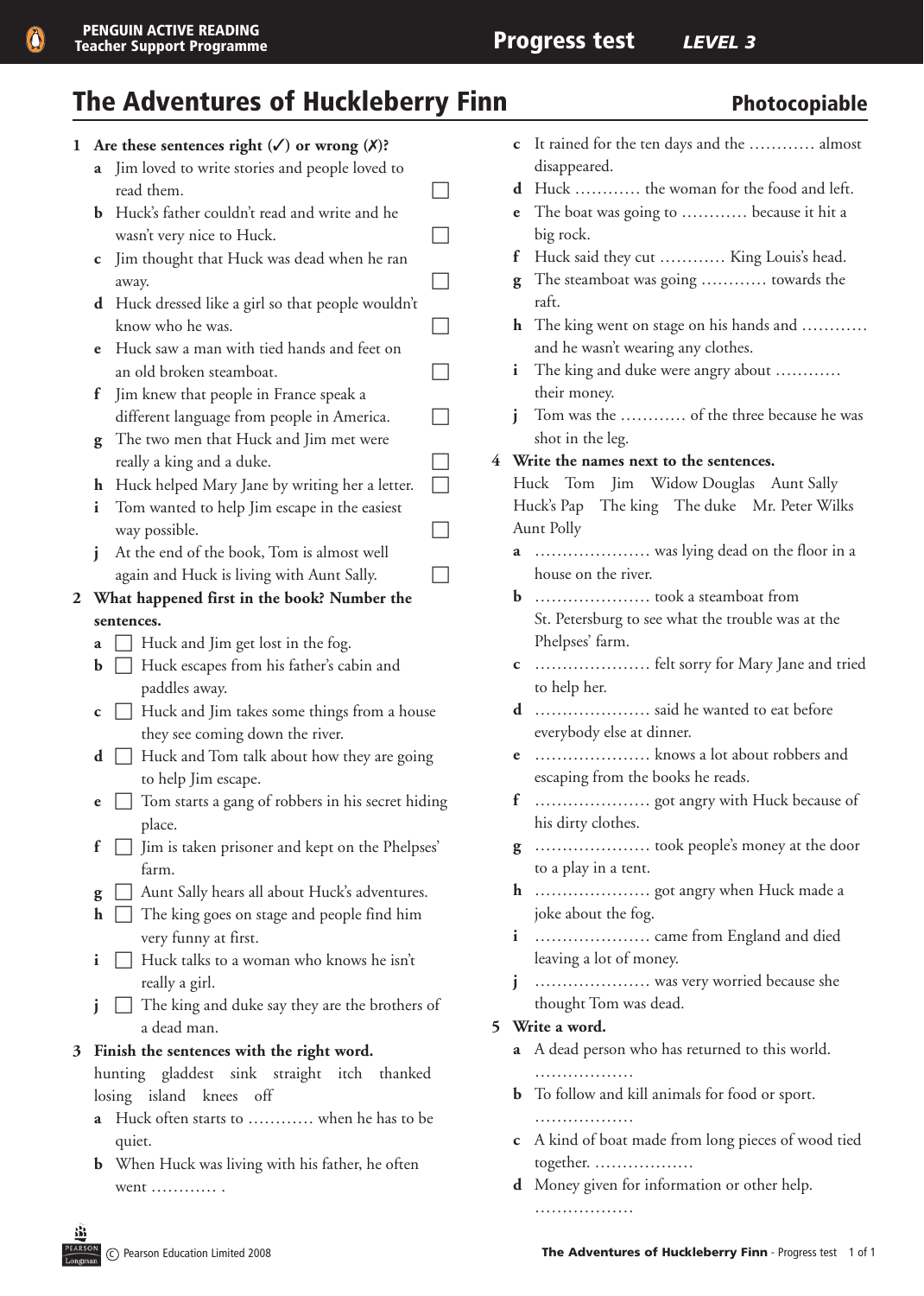# The Adventures of Huckleberry Finn

### Book key

- 1.1 Open answers (1 In the south of the United States, in the 1800s.)
- **1.2** Open answers  $(6 \checkmark)$
- **2.1 1** T **2** NT **3** T **4** NT **5** T **6** T
- **2.2 1 a** Because he found the money. It is his.
	- **b** Because his father has disappeared.
	- **c** Because he finds his hat in a tree.
	- **d** Because he wants to keep it safe for Huck.
	- **e** Because he doesn't want Huck to run away.
	- **f** Because he wants to leave blood near the cabin. People will think that he is dead.

| Life with the Widow          | Life with Pap        |
|------------------------------|----------------------|
| goes to school               | lives in a cabin     |
| learns to read, write, spell | is often locked in   |
| learns to be polite          | hunts, fishes, swims |
| lives in a house             | Pap often hits him   |
| sleeps in a bed              |                      |
| wears nice, clean clothes    |                      |

- **2.3 1** to keep it safe.
	- **2** to trick Jim.
	- **3** to join Tom's gang.
	- **4** to please the Widow.
	- **5** to escape from Pap.
	- **6** to trick Pap.
- **2.4 1** Jim **2** Huck
- **3.1 1** Huck **2** Jim **3** Pap **4** the Widow
	- **5** Huck **6** Pap **7** Jim or Pap **8** Jim
- **3.2**  Possible answers:
	- **1** Don't forget your new name!
	- **2** Don't leave your hat on in the house!
	- **3** Don't walk like a boy!
	- **4** Don't throw anything too hard or fast.
	- **5** Don't put your legs together when you catch something in your dress.
- **3.3 1** Huck saw a man wearing a coat over his head.
	- **2** Jim heard the Widow talking about him.
	- **3** They saw a big house coming down the river.
	- **4** They found a man lying on the floor.
	- **5** There was a rat looking for food.
	- **6** Huck found Jim sleeping in the tent.
- **3.4 1** Because he is running away from his father.
	- **2** Because he wants to be a free man, not a slave.
	- **3–8** Open answers (see 4.1)
- **4.1** father, free, night, steamboats, side, tent, fish, food
- **4.2 1 a** 3 **b** 1 **c** 5 **d** 4 **e** 2 **f** 6
	- **2** Possible answer: Jim and Huck heard a noise. Something was coming down the river, but they couldn't see it in the fog. Suddenly, a steamboat hit the raft and destroyed it.
- **4.3 1** was raining, saw
	- **2** asked, was holding
	- **3** was paddling, disappeared
	- **4** found, was sleeping
	- **5** were looking, saw
	- **6** were talking, heard
- **4.4 1 a** B kings
	- **b** B King Louis XVI (the Sixteenth) of France **c** A the French
	- **2** Open answers (Possible answers: smart, greedy, rich)
- **5.1 1** T **2** NT **3** NT **4** T **5** T **6** T **7** NT **8** NT
- **5.2 1** Jim, happy
	- **2** The people in the town, angry
	- **3** Jim, pain
	- **4** Mary Jane, sad
	- **5** Huck, worried
	- **6** Huck, afraid
- **5.3 1** what **2** who **3** why **4** how **5** who **6** where **7** what **8** where
- **5.4**  Open answers
- **6.1 1** is a prisoner on a farm.
	- **2** is Tom Sawyer's aunt.
	- **3** is Tom Sawyer.
	- **4** is from Ohio.
	- **5** is Sid Sawyer.
	- **6** is alone in a locked cabin.
- **6.2 1** A f **2** D c **3** C b **4** A d **5** D e **6** B a
- **6.3 1** ve waited **2** hasn't come **3** have … come
	- **4** haven't come **5** ve seen **6** ve read
- **6.4** Open answers (but only A comes true)
- **Talk about it** Open answers

**Write about it** Open answers

**Project** Open answers

### Discussion activity key

**1** Open answers. For information about the Mississippi River, see "Background and Themes". It passes through ten states: Minnesota, Wisconsin, Iowa, Illinois, Missouri, Kentucky, Tennessee, Arkansas, Mississippi and Louisiana.